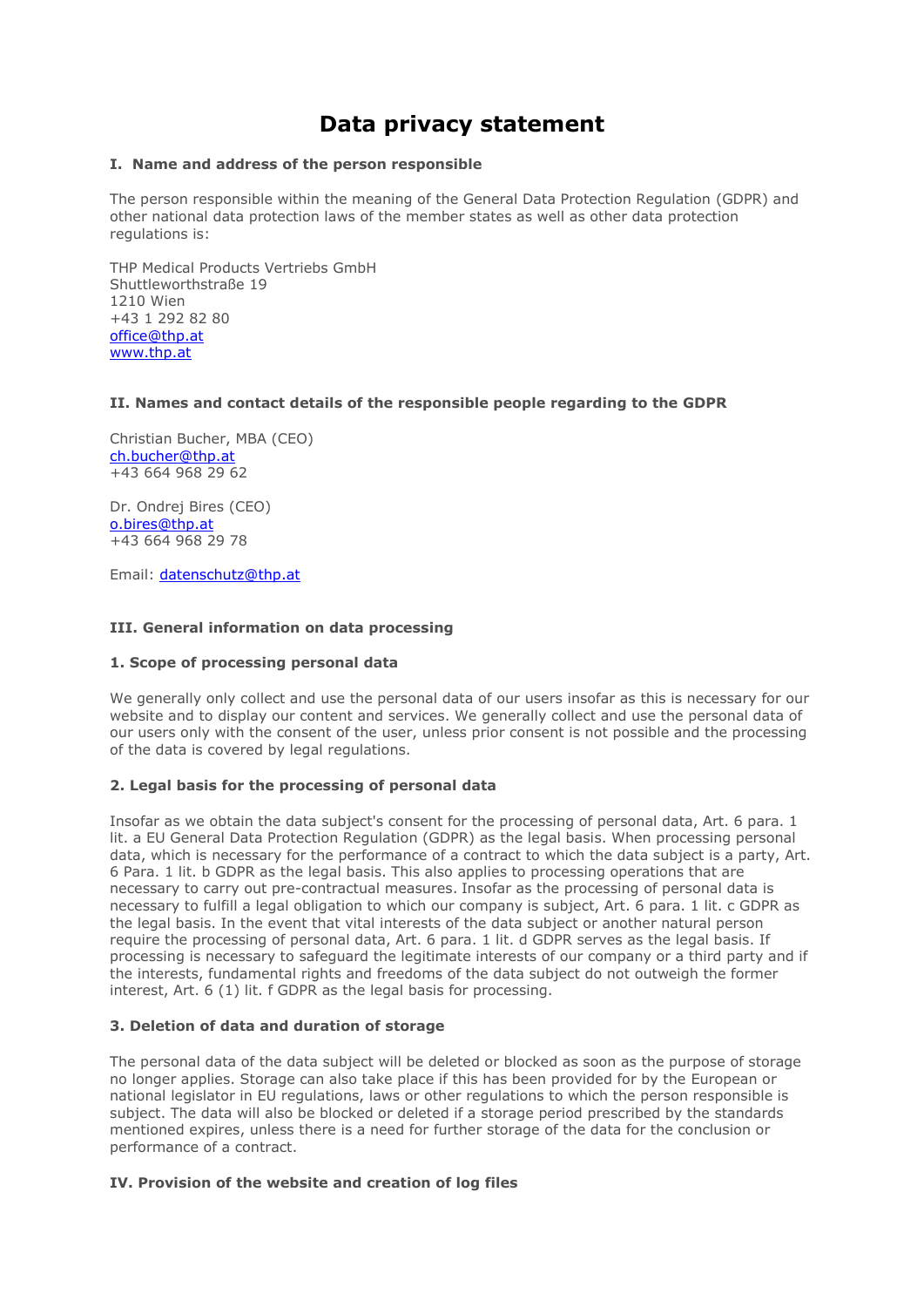# **1. Anonymous data collection**

Each time our website is accessed, our system automatically collects data and information from the computer system of the accessing computer. The following data is collected:

- Information about the browser type and the version used
- The user's operating system
- The user's Internet service provider
- The user's IP address
- Date and time of access
- Websites that are accessed by the user's system via our website

The data is also stored in the log files of our system. This data is not stored together with other personal data of the user.

## **2. Legal basis for processing**

The legal basis for the temporary storage of the data is Art. 6 para. 1 lit. f GDPR.

## **3. Purpose of data processing**

The temporary storage of the IP address by the system is necessary to enable the website to be delivered to the user's computer. To do this, the user's IP address must remain stored for the duration of the session. The log files are saved to ensure the functionality of the website. We also use the data to optimize the website and to ensure the security of our information technology systems. The data is not evaluated for marketing purposes in this context. Our legitimate interest in data processing according to Art. 6 lit. f GDPR.

# **4. Duration of storage**

The data from the log files will be deleted as soon as they are no longer required to achieve the purpose for which they were collected. In the case of the collection of data for the provision of the website, this is the case when the respective session has ended. If the data is stored in log files, this is the case after seven days at the latest. Further storage is possible. In this case, the IP addresses of the users are deleted or alienated, so that it is no longer possible to assign the calling client.

## **5. Opposition and removal options**

The collection of the data for the provision of the website and the storage of the data in log files is absolutely necessary for the operation of the website. There is consequently no possibility for the user to object.

## **V. Use of cookies**

## **1. Description and scope of data processing**

U Our website uses cookies. Cookies are text files that are stored in the internet browser or by the internet browser on the user's computer system. If a user calls up a website, a cookie can be stored on the user's computer system. This cookie contains a characteristic string that enables the browser to be clearly identified when the website is called up again. We use cookies to make our website more user-friendly. Some elements of our website require that the calling browser can be identified even after a page change. We also use cookies on our website that enable an analysis of the surfing behavior of users.

The following data can be transmitted in this way:

- Entered search terms
- Frequency of page views
- Use of website functions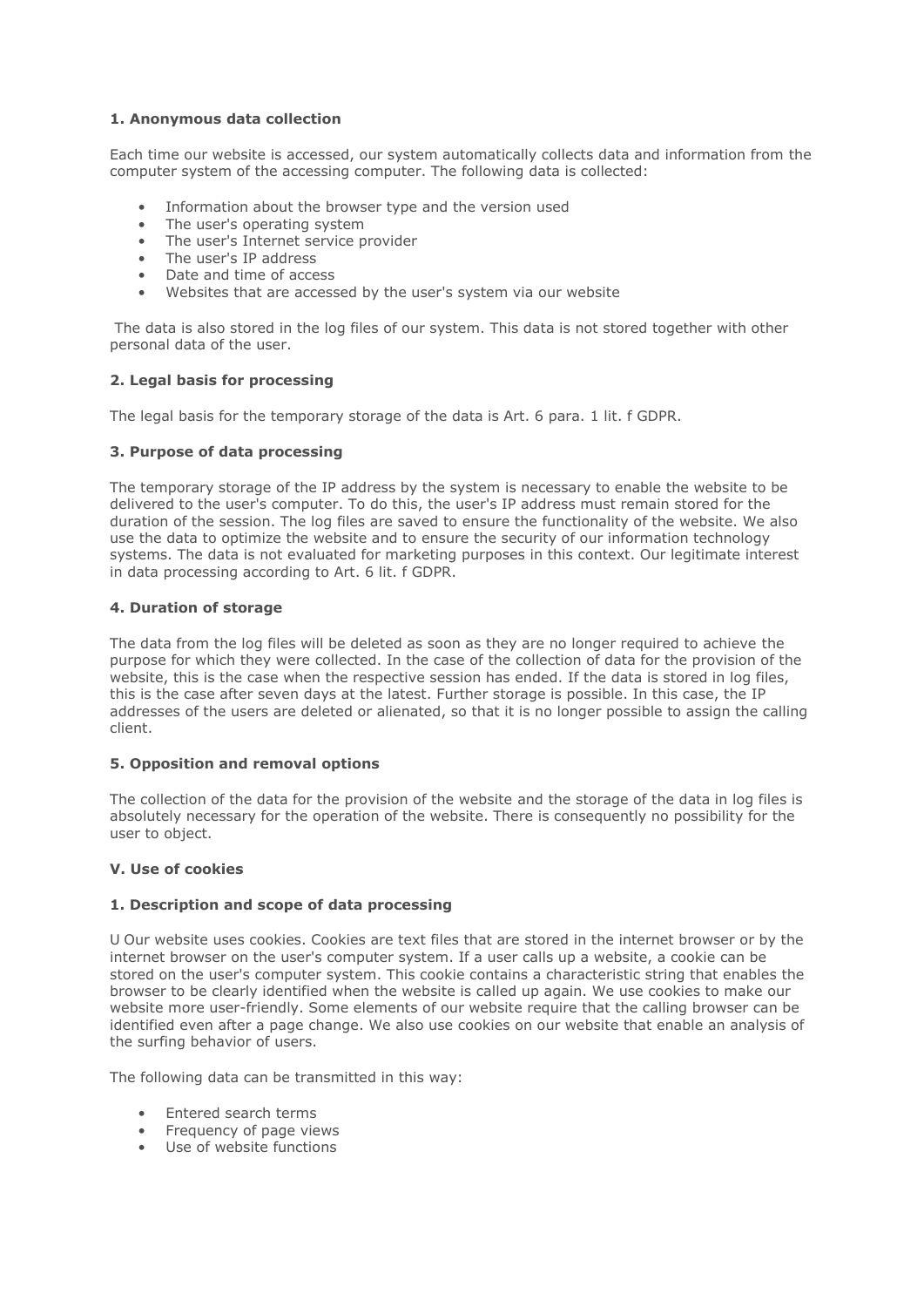The user data collected in this way is pseudonymized using technical precautions. It is therefore no longer possible to assign the data to the accessing user. The data is not stored together with other personal data of the users.

When our website is called up, an information banner informs the user about the use of cookies for analysis purposes. In this context, there is also a reference to this data protection declaration.

## **2. Legal basis for data processing**

The legal basis for the processing of personal data using cookies is Art. 6 Para. 1 lit. f GDPR.

# **3. Purpose of data processing**

The analysis cookies are used for the purpose of improving the quality of our website and its content. Through the analysis cookies we learn how the website is used and can thus continuously optimize our offer.

Our legitimate interest in the processing of personal data in accordance with Art. 6 Para. 1 lit. f GDPR.

## **4. Duration of storage, objection and removal options**

Cookies are stored on the user's computer and transmitted from there to our website. As a user, you therefore have full control over the use of cookies. By changing the settings in your Internet browser, you can deactivate or restrict the transmission of cookies. Cookies that have already been saved can be deleted at any time. This can also be done automatically. If cookies are deactivated for our website, it may not be possible to use all functions of the website to their full extent.

## **VI. Newsletter**

## **1. Description and scope of data processing**

In our webshop (lifescience.thp.at) you can also subscribe to a free newsletter. When registering for the newsletter, the data from the input mask are transmitted to us. The following data is processed:

- E-mail address
- First name and last name

The following data is also collected when registering:

- IP address of the calling computer
- Date of Registration

Your consent to the processing of the data is obtained during the registration process and reference is made to this data protection declaration. The newsletter is sent based on the sale of goods or services. If you purchase goods or services on our website and store your email address, we can subsequently use it to send you a newsletter. In such a case, the newsletter will only send direct mail for your own similar goods or services.

In connection with data processing for sending newsletters, the data is not passed on to third parties. The data will only be used to send the newsletter.

## **2. Use of the mailing service provider "Mailchimp"**

The newsletter is sent using "MailChimp", a newsletter delivery platform from the US provider Rocket Science Group, LLC, 675 Ponce De Leon Ave NE # 5000, Atlanta, GA 30308, USA.

The email addresses of our newsletter recipients, as well as their other data described in this notice, are stored on MailChimp's servers in the USA. MailChimp uses this information to send and evaluate the newsletter on our behalf. According to its own information, MailChimp can also use this data to optimize or improve its own services, e.g. for the technical optimization of the dispatch and presentation of the newsletter or for economic purposes to determine from which countries the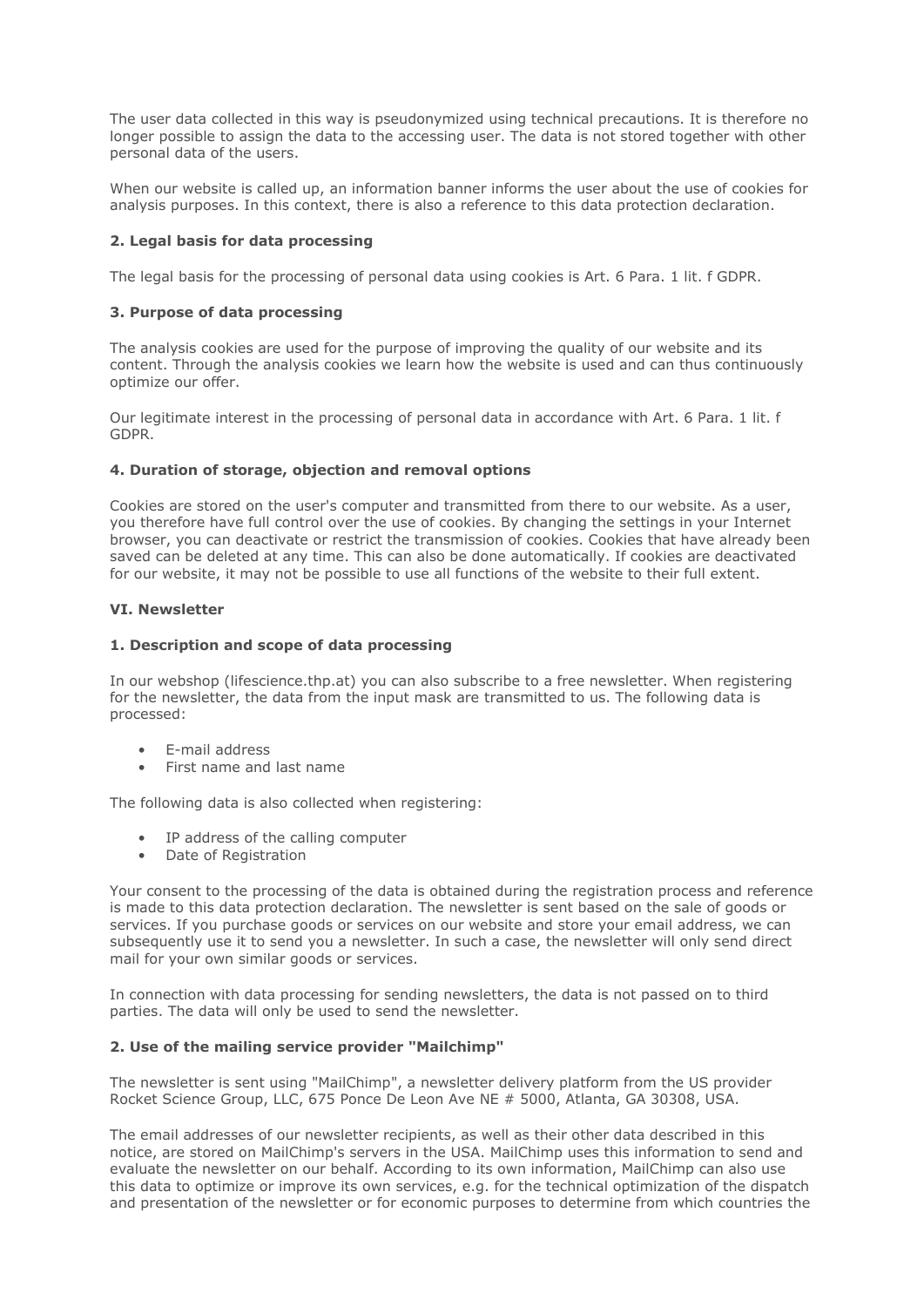recipients come. However, MailChimp does not use the data of our newsletter recipients to write to them themselves or to pass the data on to third parties.

We trust in the reliability and IT and data security of MailChimp. MailChimp is certified under the US-EU data protection agreement "Privacy Shield" and is therefore committed to complying with EU data protection regulations. Furthermore, we have concluded a "data processing agreement" with MailChimp. This is a contract in which MailChimp undertakes to protect the data of our users, to process it in accordance with its data protection regulations on our behalf and, in particular, not to pass it on to third parties. You can view MailChimp's data protection regulations at mailchimp.com/legal/privacy/.

## **3. Description and scope of data processing**

The newsletter is sent based on the user's registration in our web shop. The legal basis for the processing of the data after registration for the newsletter by the user is Art. 6 Para. 1 lit. a GDPR. The newsletter is sent based on the sale of goods or services. The legal basis for sending the newsletter as a result of the sale of goods or services is Section 7 (3) UWG.

# **4. Purpose of data processing**

The collection of the user's email address serves to deliver the newsletter. The newsletter is also sent based on the user's registration for the web shop. The collection of other personal data as part of the registration process serves to prevent misuse of the services or the email address used.

# **5. Duration of storage**

The data will be deleted as soon as it is no longer required to achieve the purpose for which it was collected. The user's email address is therefore stored for as long as the subscription to the newsletter is active. The newsletter is also sent based on the user's registration in the web shop.

# **6. Opposition and elimination options**

The affected user can cancel the subscription to the newsletter at any time. For this purpose there is a corresponding link in every newsletter or you can unsubscribe via email to [datenschutz@thp.at](mailto:datenschutz@thp.at) with the subject "Unsubscribe newsletter". The newsletter is sent based on the user's registration in the web shop. This also enables a revocation of the consent to the storage of personal data collected during the registration process.

# **VII. Registration**

## **1. Description and scope of data processing**

In our web shop (lifescience.thp.at) we offer users the opportunity to register by providing personal data. The data is entered in an input mask and transmitted to us and saved. A transfer of data to third parties does not take place. The following data is collected as part of the registration process:

• First name, last name, company, address, telephone, email, password

The following data is also stored at the time of registration:

• IP address of the user and date of registration

As part of the registration process, the user's consent to the processing of this data is obtained

## **2. Legal basis for data processing**

The legal basis for processing the data is Art. 6 (1) lit. a GDPR.

If the registration serves the fulfillment of a contract to which the user is a party or the implementation of pre-contractual measures, the additional legal basis for the processing of the data is Art. 6 Para. 1 lit. b GDPR.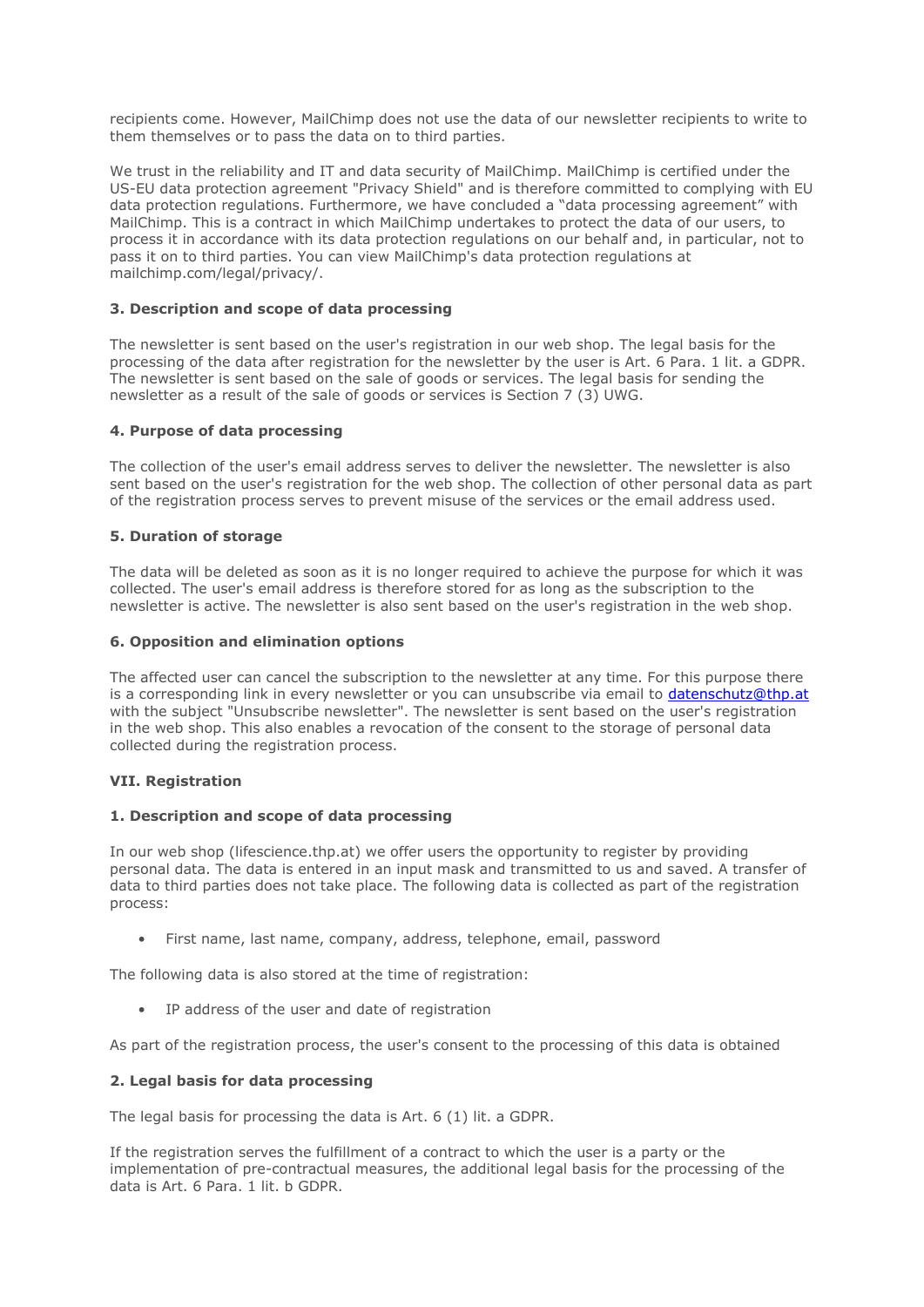# **3. Purpose of data processing**

The processing of the user's data is necessary to fulfill a contract of the user or to carry out precontractual measures.

# **4. Duration of storage**

This is the case for the fulfillment of a contract or the implementation of pre-contractual measures during the registration process when the data is no longer required for the execution of the contract. Even after the contract has been concluded, there may be a need to store the contractual partner's personal data in order to fulfill contractual or legal obligations.

## **5. Opposition and elimination options**

As a user, you have the option to cancel the registration at any time. You can have the data stored about you changed at any time.

If the data is required to fulfill a contract or to carry out pre-contractual measures, the data can only be deleted prematurely unless there are contractual or legal obligations to delete it.

# **VIII. Email contact**

# **1. Description and scope of data management**

It is possible to contact us via the email addresses provided on the website and in the web shop. In this case, the user's personal data transmitted with the email will be saved. In this context, the data is not passed on to third parties. The data will be used for any conversations and newsletters.

# **2. Legal basis for data processing**

The legal basis for processing the data is Art. 6 (1) lit. a GDPR. The legal basis for the processing of data transmitted in the course of sending an email is Art. 6 para. 1 lit. f GDPR. If the email contact aims to conclude a contract, then an additional legal basis for the processing is Art. 6 Para. 1 lit. b GDPR.

## **3. Purpose of data processing**

If you contact us by email, the necessary legitimate interest also lies in the processing of the data.

## **4. Duration of storage**

The data will be deleted as soon as it is no longer required to achieve the purpose for which it was collected. For personal data sent by email, this is the case when the respective conversation with the user has ended. The conversation is ended when it can be inferred from the circumstances that the matter in question has been finally clarified.

The additional personal data collected during the sending process will be deleted after a period of seven days at the latest.

## **5. Opposition and removal options**

The user has the possibility to revoke his consent to the processing of personal data at any time. If the user contacts us by email [\(datenschutz@thp.at\)](mailto:datenschutz@thp.at), they can object to the storage of their personal data at any time. In such a case, the conversation cannot be continued. In this case, all personal data saved in the course of contacting us will be deleted.

## **IX. Security**

We have taken technical and organizational measures to protect your personal data against loss, modification, theft or access by unauthorized third parties. Our IT systems are designed so that THP Medical Products complies with the requirements of Art 32 ff. Of the EU General Data Protection Regulation.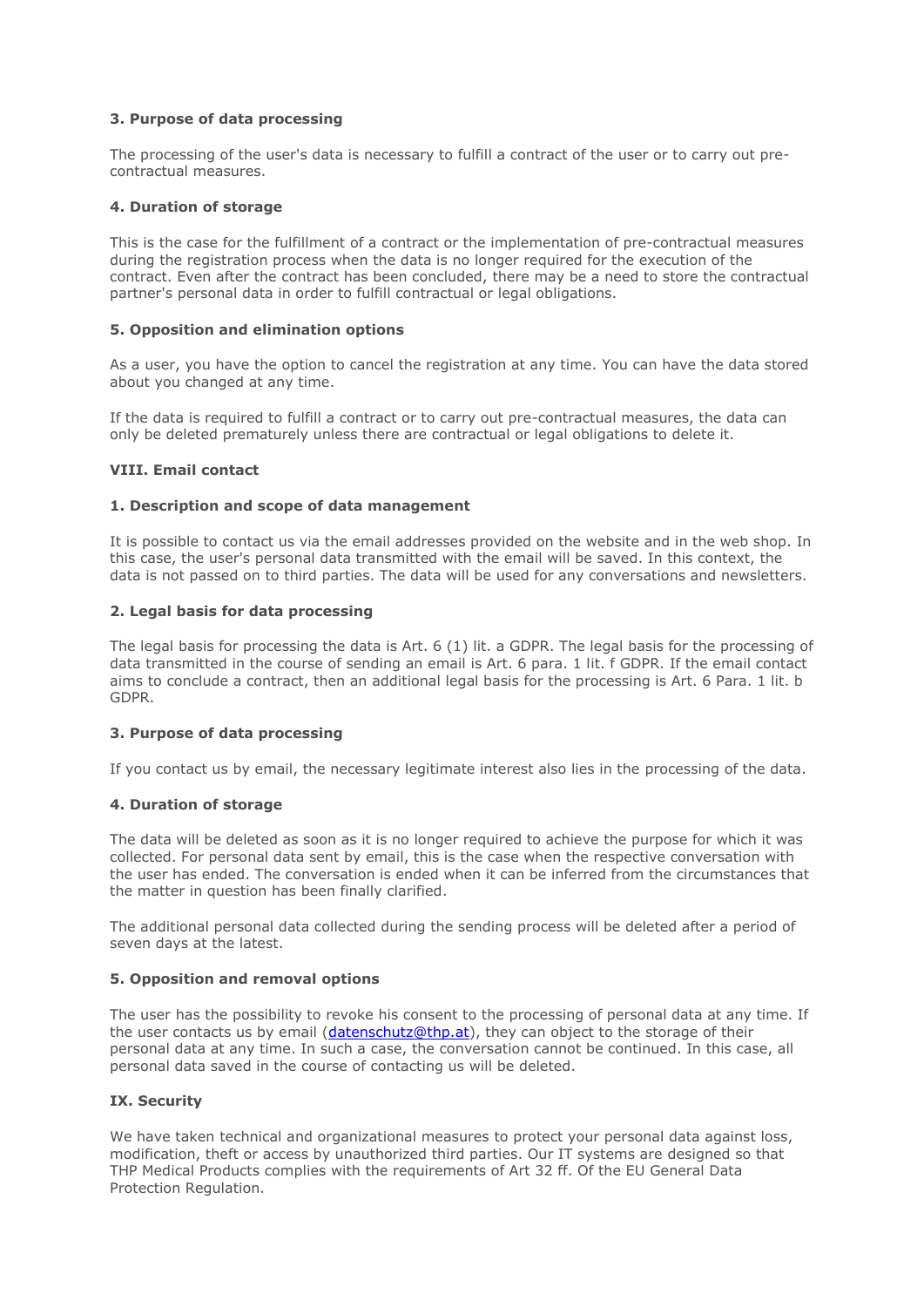# **X. Cookies**

Our website uses Matomo (formerly PIWIK, https://matomo.org), with which a statistical analysis of website usage can be carried out, cookies are used for this. These are small text files that are stored on your device using the browser - but they do no harm. The usage information (IP addresses) generated in this way is stored on our own server, i.e. no data is transferred to third parties. You can prevent this by setting up your browser so that no cookies are saved. You can also delete cookies that are already on your computer at any time. The procedure for doing this varies depending on the browser, please refer to your browser instructions (under "Help" in the browser menu). If you generally do not allow us to use cookies, certain functions and pages may not work as expected.

# **XI. Rights of the persons affected**

# **1. Right of providing information**

You can ask the person responsible to confirm whether we process personal data relating to you.

If such processing is available, you can request the following information from the person responsible:

- the purposes for which the personal data are processed;
- the categories of personal data that are processed;
- the recipients or the categories of recipients to whom the personal data concerning you have been or will be disclosed;
- the planned duration of storage of the personal data concerning you or, if specific information on this is not possible, criteria for determining the storage period;
- the existence of a right to correction or deletion of your personal data, a right to restriction of processing by the person responsible or a right to object to this processing;
- the right to lodge a complaint with a supervisory authority;
- all available information about the origin of the data if the personal data is not collected from the data subject;

You have the right to request information as to whether the personal data concerning you will be transferred to a third country or to an international organization. In this context, you can request the appropriate guarantees in accordance with Art. 46 GDPR to be informed in connection with the transmission.

# **2. Right to rectification**

You have a right to correction and / or completion vis-à-vis the person responsible if the processed personal data concerning you is incorrect or incomplete. The person responsible must make the correction immediately.

# **3. Right to restriction of processing**

You can request that the processing of your personal data be restricted under the following conditions:

- if you contest the accuracy of your personal data for a period of time that enables the person responsible to check the accuracy of the personal data;
- the processing is unlawful and you refuse to delete the personal data and instead request that the use of the personal data be restricted;
- the person responsible no longer needs the personal data for the purposes of processing, but you need them to assert, exercise or defend legal claims, or
- if you have objected to processing in accordance with Art. 21 Para. 1 GDPR and it has not yet been determined whether the legitimate reasons of the person responsible outweigh your reasons.

If the processing of your personal data has been restricted, this data - apart from its storage - may only be obtained with your consent or to assert, exercise or defend legal claims or to protect the rights of another natural or legal person or for reasons of important public interest the Union or a Member State.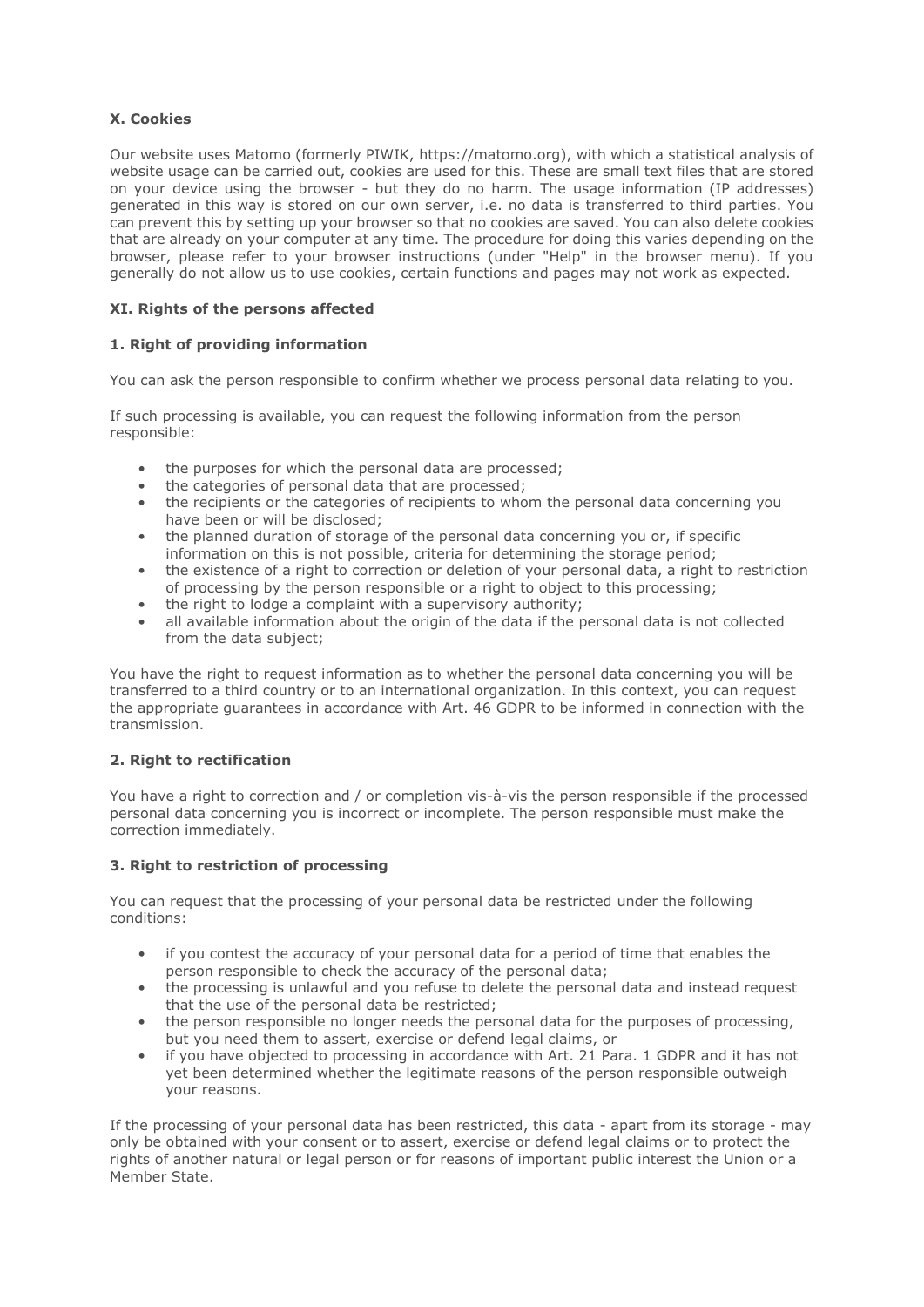If the restriction of processing according to the above You will be informed by the person responsible before the restriction is lifted.

# **4. Right to cancellation**

## **a) Deletion obligations**

You can request the data controller to delete your personal data immediately, and the data controller is obliged to delete this data immediately if one of the following reasons applies:

- The personal data relating to you are no longer necessary for the purposes for which they were collected or otherwise processed.
- You revoke your consent on which the processing was based in accordance with Art. 6 para. 1 lit. a or Art. 9 Para. 2 lit. a GDPR was based, and there is no other legal basis for the processing.
- According to Art. 21 para. 1 GDPR and there is no overriding legitimate reason for the processing, or you file an objection pursuant to Art. Art. 21 para. 2 GDPR to object to processing.
- The personal data concerning you was processed illegally.
- The deletion of your personal data is necessary to fulfill a legal obligation under Union law or the law of the member states to which the controller is subject.
- The personal data concerning you was collected in relation to information society services offered in accordance with Art. 8 Para. 1 GDPR.

# **b) Information to third parties**

If the person responsible has made your personal data public and is acc. Article 17 (1) GDPR obliges them to delete them, taking into account the available technology and the implementation costs, appropriate measures, including technical ones, to inform those responsible for data processing who process the personal data that you as the data subject Person has requested that they delete all links to this personal data or copies or replications of this personal data.

## **c) Exceptions**

The right to deletion does not exist if the processing is necessary

- to exercise the right to freedom of expression and information;
- to fulfill a legal obligation that requires processing in accordance with the law of the Union or the Member States to which the controller is subject, or to perform a task that is in the public interest or in the exercise of official authority vested in the controller;
- for reasons of public interest in the area of public health in accordance with Art. 9 Para. 2 lit. h and i and Art. 9 Para. 3 GDPR;
- for archiving purposes in the public interest, scientific or historical research purposes or for statistical purposes acc. Art. 89 Para. 1 GDPR, insofar as the right mentioned under section a) is likely to render impossible or seriously impair the achievement of the objectives of this processing, or
- to assert, exercise or defend legal claims.

# **5. Right to be informed**

If you have asserted the right to correction, deletion or restriction of processing against the person responsible, he is obliged to inform all recipients to whom the personal data concerning you have been disclosed of this correction or deletion of the data or restriction of processing, unless this proves to be impossible or involves a disproportionate effort.

You have the right vis-à-vis the person responsible to be informed about these recipients.

## **6. Right to data portability**

You have the right to receive the personal data that you have provided to the person responsible in a structured, common and machine-readable format. You also have the right to transfer this data to another controller without hindrance from the controller to whom the personal data has been provided, provided that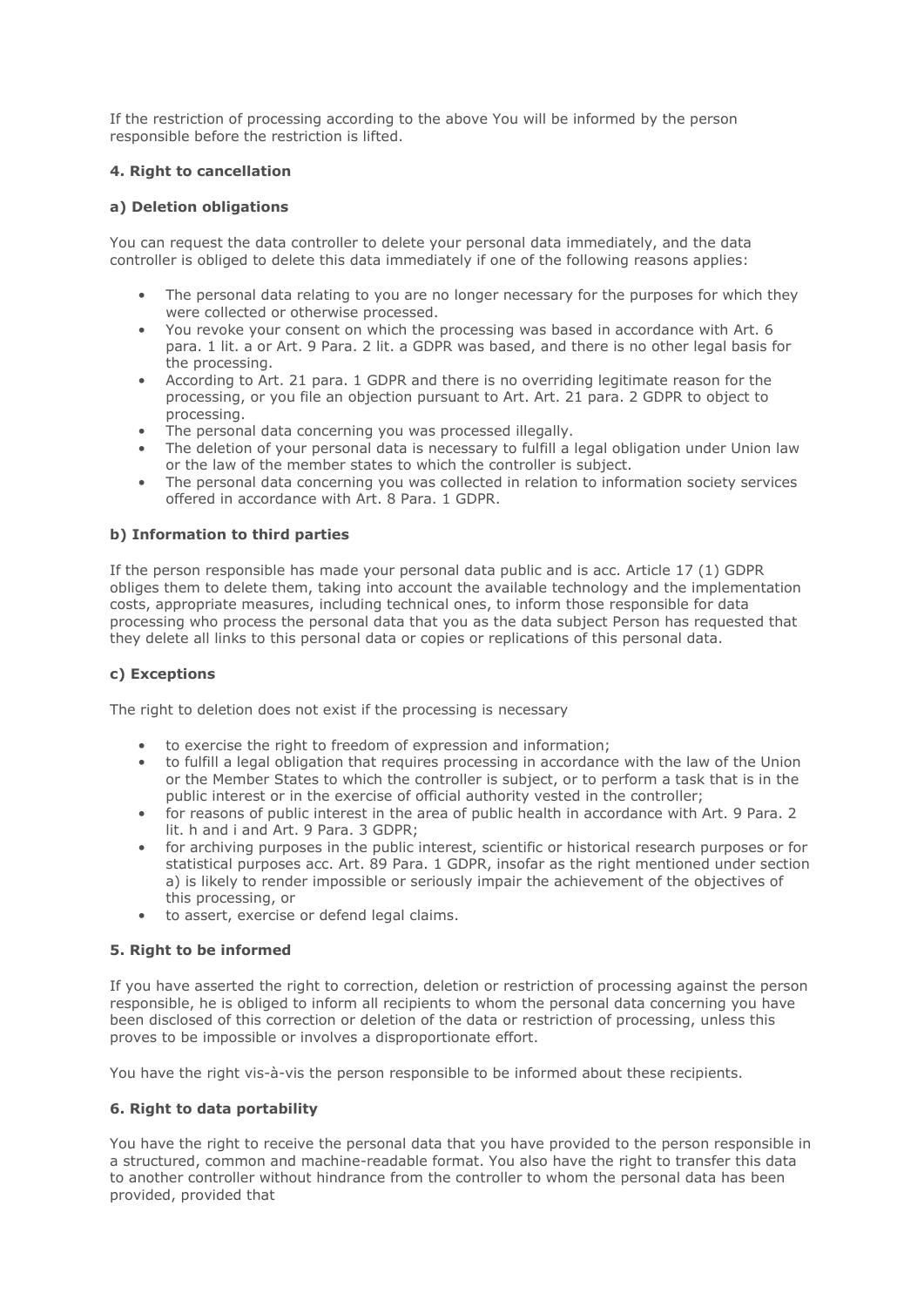- processing based on consent in accordance with Art. 6 para. 1 lit. a GDPR or Art. 9 Para. 2 lit. a GDPR or on a contract acc. Art. 6 para. 1 lit. b GDPR is based and
- the processing is carried out using automated processes.

In exercising this right, you also have the right to have your personal data transmitted directly from one controller to another, insofar as this is technically feasible. The freedoms and rights of other people must not be affected by this.

The right to data portability does not apply to the processing of personal data that is necessary for the performance of a task that is in the public interest or in the exercise of official authority that has been transferred to the person responsible.

# **7. Right to object**

You have the right, for reasons that arise from your particular situation, at any time against the processing of your personal data, which is based on Art. 6 Para. 1 lit. e or f DSGVO takes place to object.

The controller will no longer process your personal data unless he can demonstrate compelling legitimate grounds for processing that outweigh your interests, rights and freedoms, or the processing is for the establishment, exercise or defense of legal claims.

If the personal data concerning you are processed for direct marketing purposes, you have the right to object at any time to the processing of your personal data for the purpose of such advertising.

If you object to processing for direct marketing purposes, your personal data will no longer be processed for these purposes.

Regardless of Directive 2002/58 / EC, you have the option of exercising your right to object in connection with the use of information society services using automated procedures that use technical specifications.

## **8. Right to withdraw the data protection declaration of consent**

You have the right to withdraw your declaration of consent under data protection law at any time. Withdrawing consent does not affect the lawfulness of processing based on consent before its withdrawal.

## **9. Automated decision in individual cases**

You have the right not to be subjected to a decision based solely on automated processing that has legal effect on you or similarly significantly affects you. This does not apply when making the decision

(1) is necessary for the conclusion or performance of a contract between you and the person responsible,

(2) is permissible on the basis of legal provisions of the Union or the member states to which the controller is subject and these legal provisions contain appropriate measures to safeguard your rights and freedoms as well as your legitimate interests or

(3) with your express consent.

However, these decisions may not be based on special categories of personal data according to Art. 9 Para. 1 GDPR, unless Art. 9 Para. 2 lit. a or g GDPR applies and appropriate measures have been taken to protect your rights and freedoms and your legitimate interests.

With regard to the cases mentioned in (1) and (3), the person responsible takes appropriate measures to safeguard your rights and freedoms as well as your legitimate interests, including at least the right to obtain the intervention of a person on the part of the person responsible, to express your own position and heard the appeal of the decision.